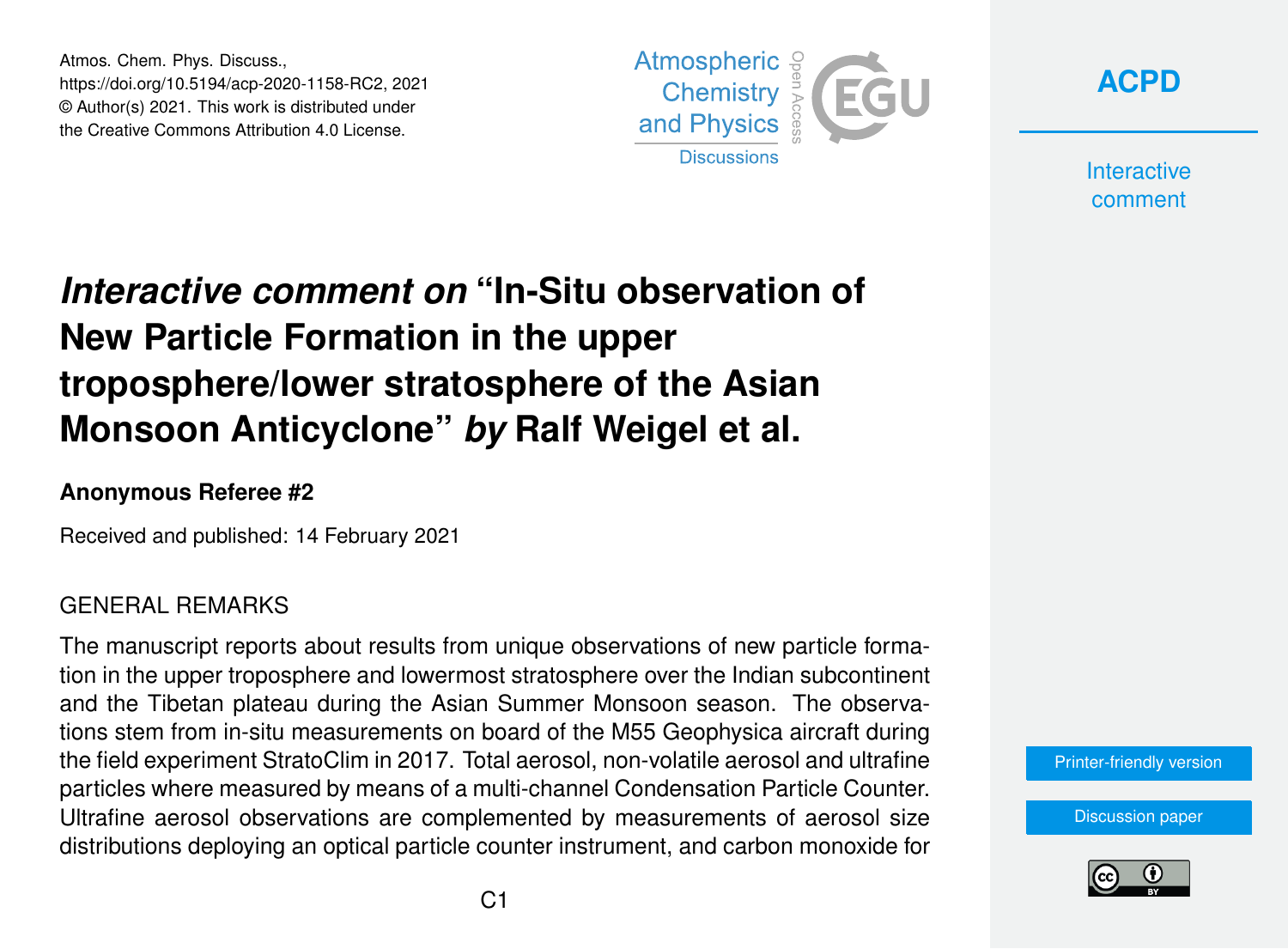the identification of boundary layer air masses lifted by deep convection.

The analysis of the measured data is focussing on the identification of new particle formation events, their occurrence frequency, duration, and preferred altitude range relative to the thermal tropopause. Modelling studies investigate the evolution of the aerosol past the nucleation events. The observations are put into the context of aerosol observation in other tropical regions of the world.

The manuscript is well organized and presents interesting and relevant scientific findings, however, it lacks a precise and compact representation. The far too detailed description of the instrumentation and methods (18 manuscript pages including the introduction) combined with complex and difficult-to-understand figures gives the reader a hard time to follow the red line of arguments. In the present version of the manuscript, many of the excellent findings may get lost because the key results are hidden in the details of the extensive descriptions and discussions. In addition, arguments are repeated, and the manuscript contains a significant amount of textbook knowledge and repetition.

To conclude, the topic of the manuscript fits well into the scope of the journal. The authors present highly relevant science deduced from carefully conducted measurements and data analyses and make substantial contributions to the research on the aerosol budget of the global tropopause region. Given its scientific relevance and quality, the manuscript surely deserves publication on ACP, but requires major revisions, in particular condensing the paper and reworking of some figures. Details are specified in the next section.

#### SPECIFIC COMMENTS

1. Introduction: In the first section of the introduction, the role of SO2 and sulphuric acid in particle nucleation are widely discussed, but immediately afterwards a dedicated section on new particle formation follows which extends over more than two manuscript pages. I suggest merging the sections and reducing the length significantly **[ACPD](https://acp.copernicus.org/preprints/)**

**Interactive** comment

[Printer-friendly version](https://acp.copernicus.org/preprints/acp-2020-1158/acp-2020-1158-RC2-print.pdf)

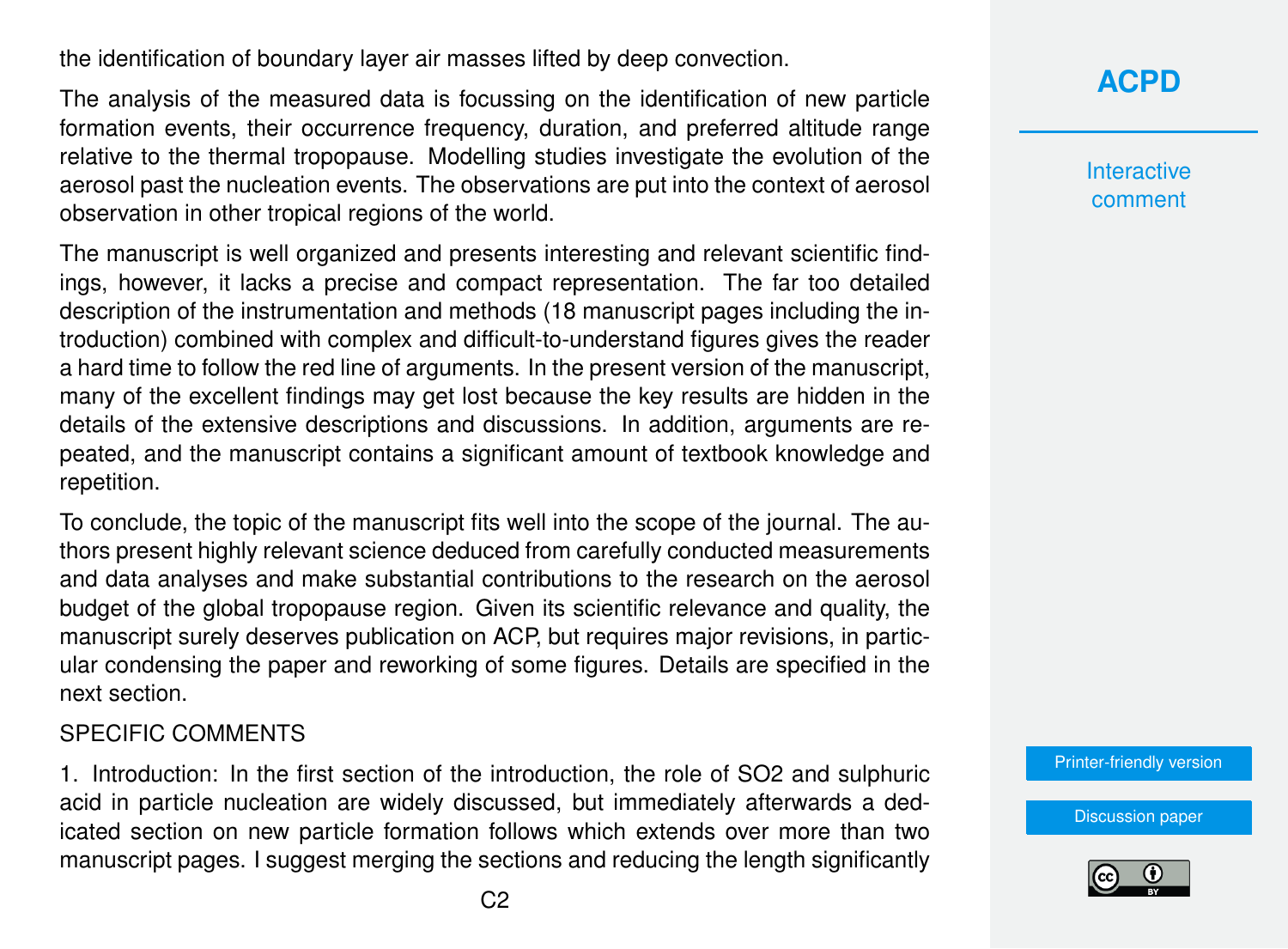by focussing on new particle formation.

2. Instrumentation and Methodology: In the field study, a set of established and wellcharacterised instruments has been deployed. However, the instrumentation section stretches over six manuscript pages. There is certain danger that readers will drop out here and miss the interesting parts. The authors should please focus here on the relevant information, omit textbook knowledge, and refer to published instrument papers instead. This section can also be shortened significantly.

3. Observations and Results: The discussion and interpretation of figures appears to some extend speculative which is indicated by the frequent use of terms like "the impression could arise", "may also indicate", "may primarily", etc. See as examples the paragraph from line 749 to 766, or the paragraph from line 924 to 938. Please also check the frequent use of the term "however". I suggest focusing on the description of the excellent observations and well-founded explanations, while avoiding extensive descriptions of the figures. By doing this, a significant reduction of the text can be achieved.

4. Summary and Conclusions: This chapter is far too long and repeats a significant amount of content discussed before. The summary and conclusions chapter should deliver the key messages of the study without repeating the details. An adequate way may be using bullet points. In the current form of the manuscript, the key messages get lost and the scientific impact of the study is diminished.

5. Figure 4: The complexity of the figure can be reduced significantly by switching to a log-scale representation of the occurrence frequency. Then the inserted figures are no longer needed, and the message comes across smoothly.

6. Figure 6: This figure is difficult to digest. Panels a and b show the data coloured by flight date which is not telling much. Panels c and d show the same data but coloured by CO mixing ratio as an indicator for boundary layer influence. In fact, only panels d and e are needed since they transport the key message that observations associated

# **[ACPD](https://acp.copernicus.org/preprints/)**

**Interactive** comment

[Printer-friendly version](https://acp.copernicus.org/preprints/acp-2020-1158/acp-2020-1158-RC2-print.pdf)